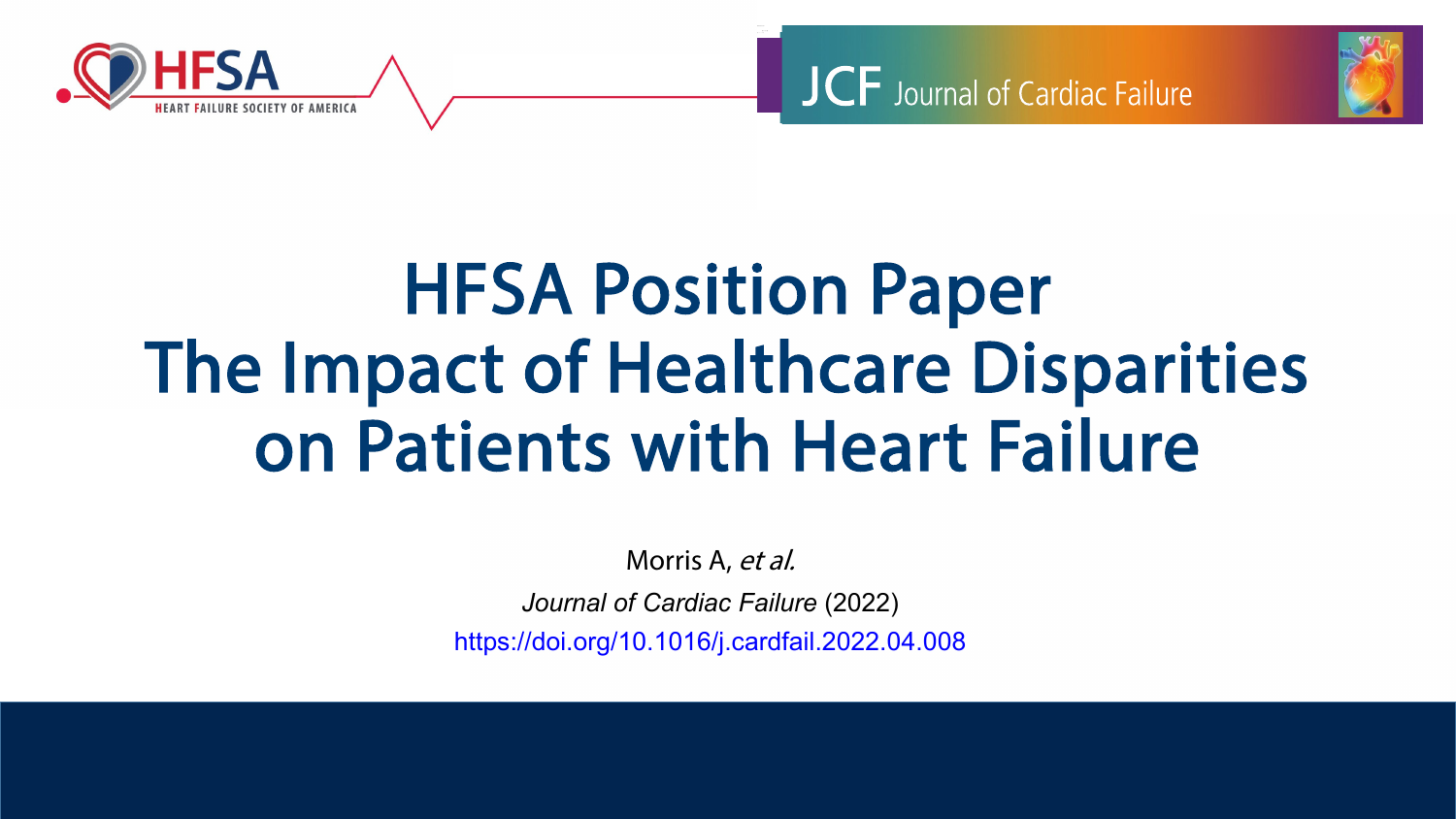





# Summary

- This Position Paper highlights the current data regarding disparities in management and outcomes for patients from underrepresented racial and ethnic groups at risk for heart failure, with established heart failure, and those being considered for advanced heart failure therapies.
- The differences between race and ethnicity, genetic ancestry, and the role of racism, along with their contributions to disparate care for those with heart failure are outlined and discussed.
- Solutions are outlined that can be used by healthcare societies and systems to help reduce disparities and improve care for patients with heart failure.

Morris A, et al. *Journal of Cardiac Failure* (2022) https://doi.org/10.1016/j.cardfail.2022.04.008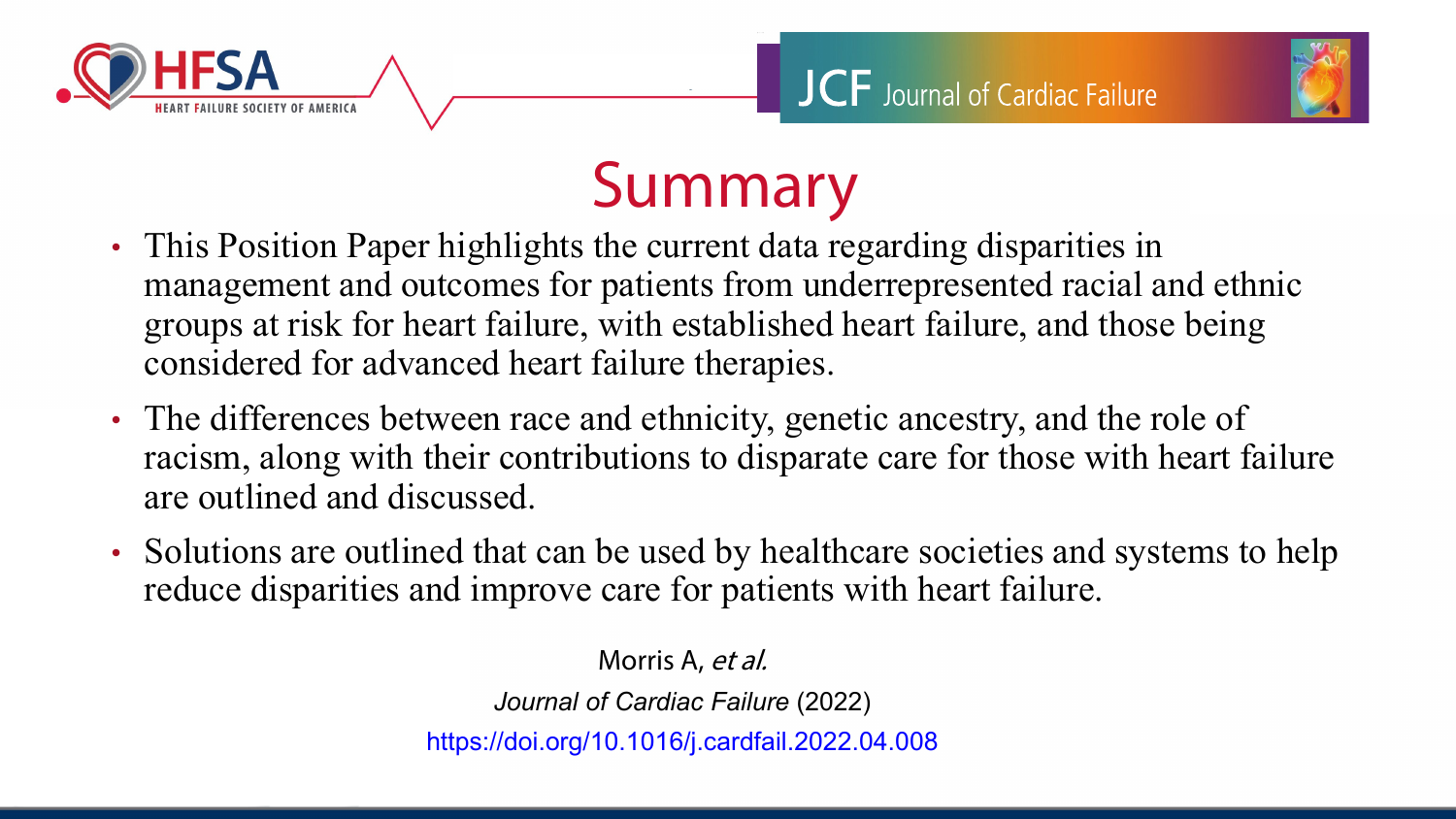

#### JCF Journal of Cardiac Failure



#### **Factors Contributing to Inequities in HF Care**



Morris A, et al.

Journal of Cardiac Failure (2022)

https://doi.org/10.1016/j.cardfail.2022.04.008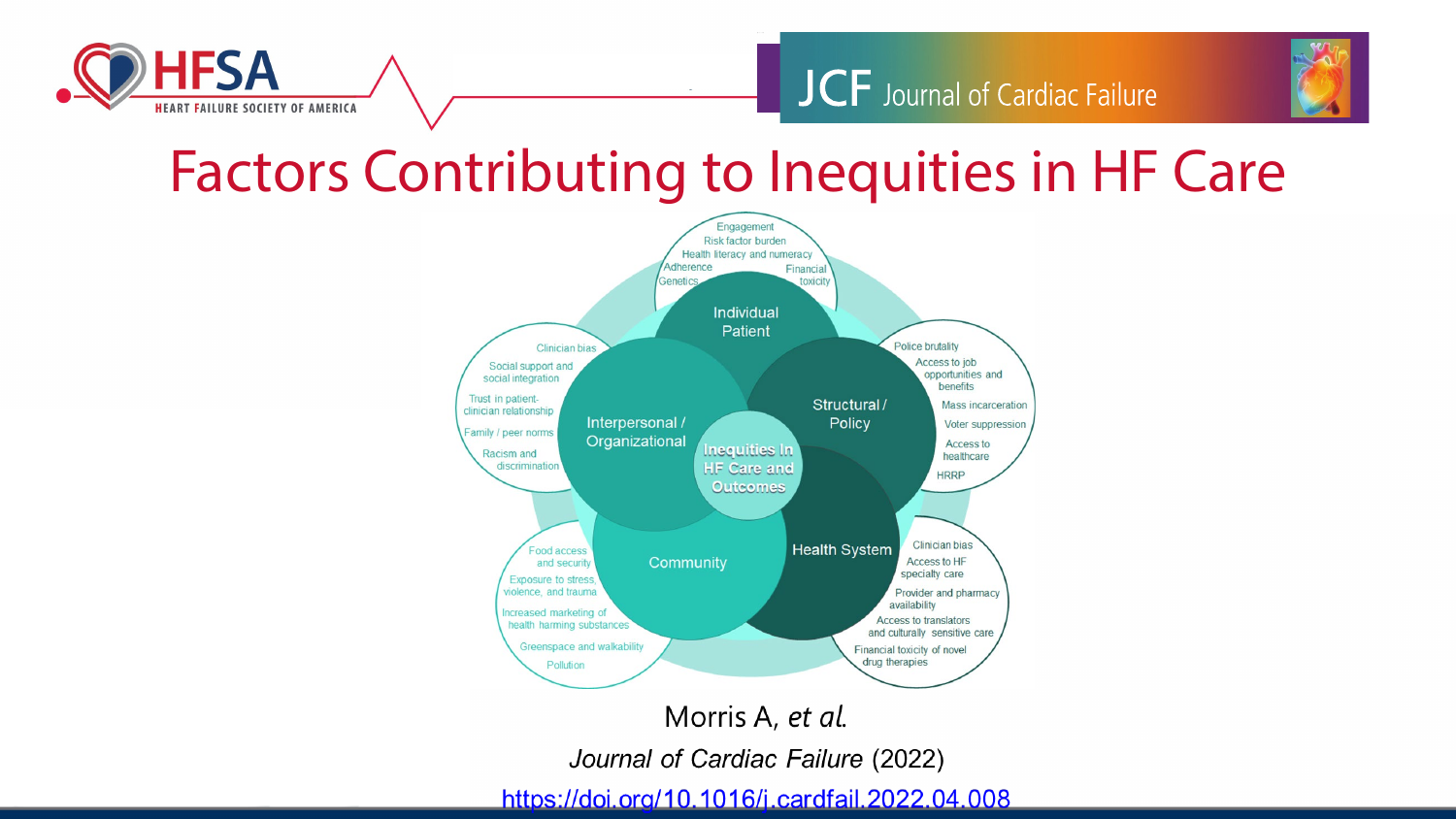





## Factors Contributing to Inequities in HF Care

The higher risk for heart failure (HF), and inequities in HF care for raceethnic minority individuals is related to the higher prevalence of traditional risk factors, structural factors that influence socioeconomic status and other social determinants of health, as well as community and health system factors that adversely impact healthcare quality.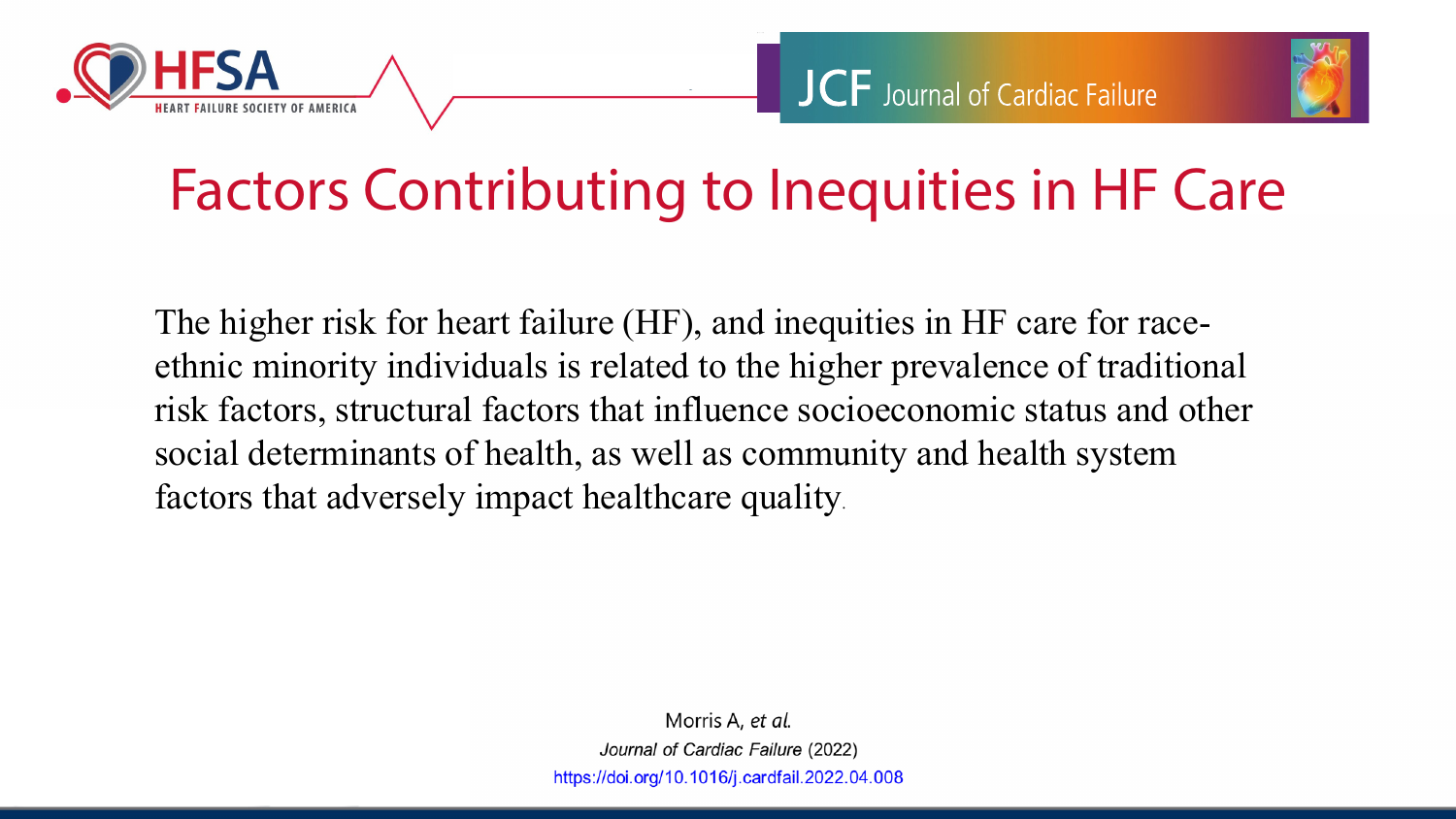



#### Disparities in Heart Failure Hospitalization Rates By Race/Ethnicity and Sex300



https://doi.org/10.1016/j.cardfail.2022.04.008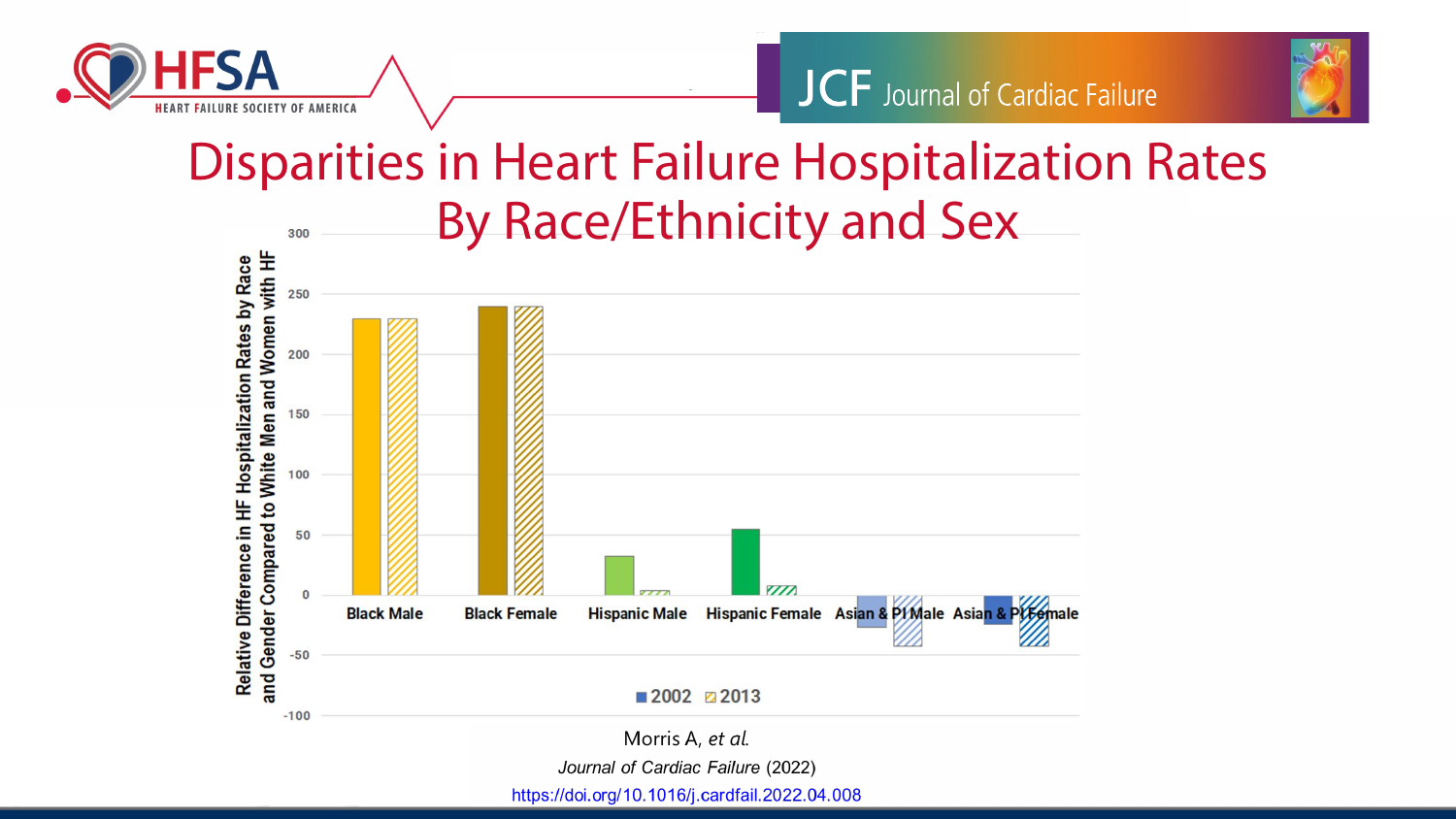





## Disparities in Heart Failure Hospitalization Rates By Race/Ethnicity and Sex

- Compared to White men and women, national age-standardized heart failure (HF) hospitalization rates are higher for Black men and women, with no change from 2002 to 2013.
- Solid bars indicate HF hospitalization rates in 2002, dashed bars indicate HF hospitalization in 2013. Although Hispanic men and women had higher HF hospitalization rates than White men and women in 2002, the relative difference narrowed greatly by 2013. Asian and Pacific Islander (PI) men and women had lower HF hospitalization rates than White men and women in 2002, with even greater reductions demonstrated in 2013. Adapted from Ziaeian et al.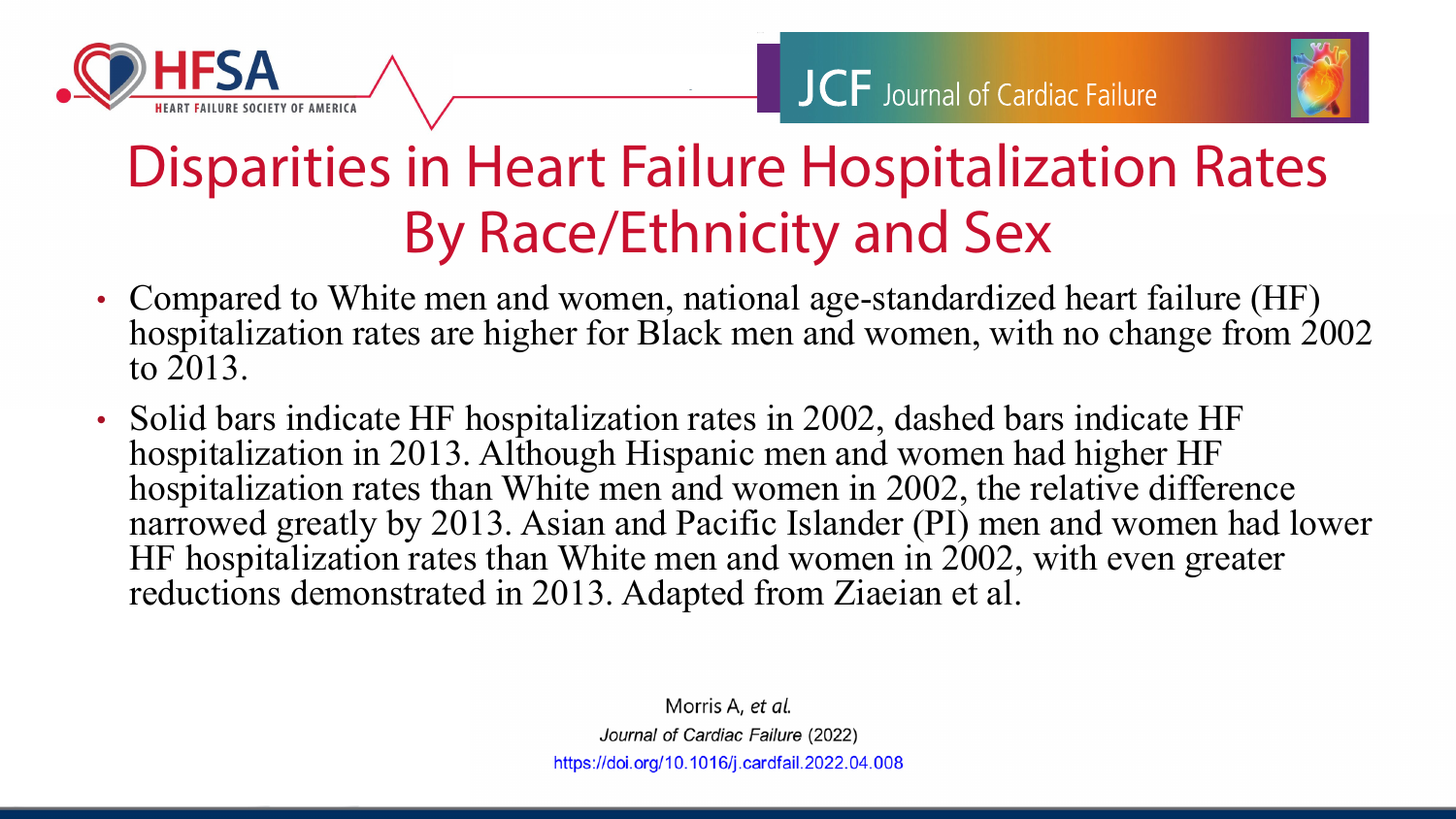

#### **JCF** Journal of Cardiac Failure



**RESEARCH** 

Diversity in site PI, steering committee, and research staff Flexible study design to recruit race-ethnic minority patients, including providing payment,

transportation, childcare, etc • Ask authors to promote DEI (i.e.

coauthors, patient language, etc)

Eliminate interpersonal racism, bias, and/or microaggressions Eliminate stereotype threats Recognize nontraditional social support structures for advanced HF therapies • Improve access to fresh and low sodium foods Improve access to cardiac rehab and facilities for physical activity Increase greenspace Decrease targeted marketing of healthharming substances

> Morris A, et al. Journal of Cardiac Failure (2022) https://doi.org/10.1016/j.cardfail.2022.04.008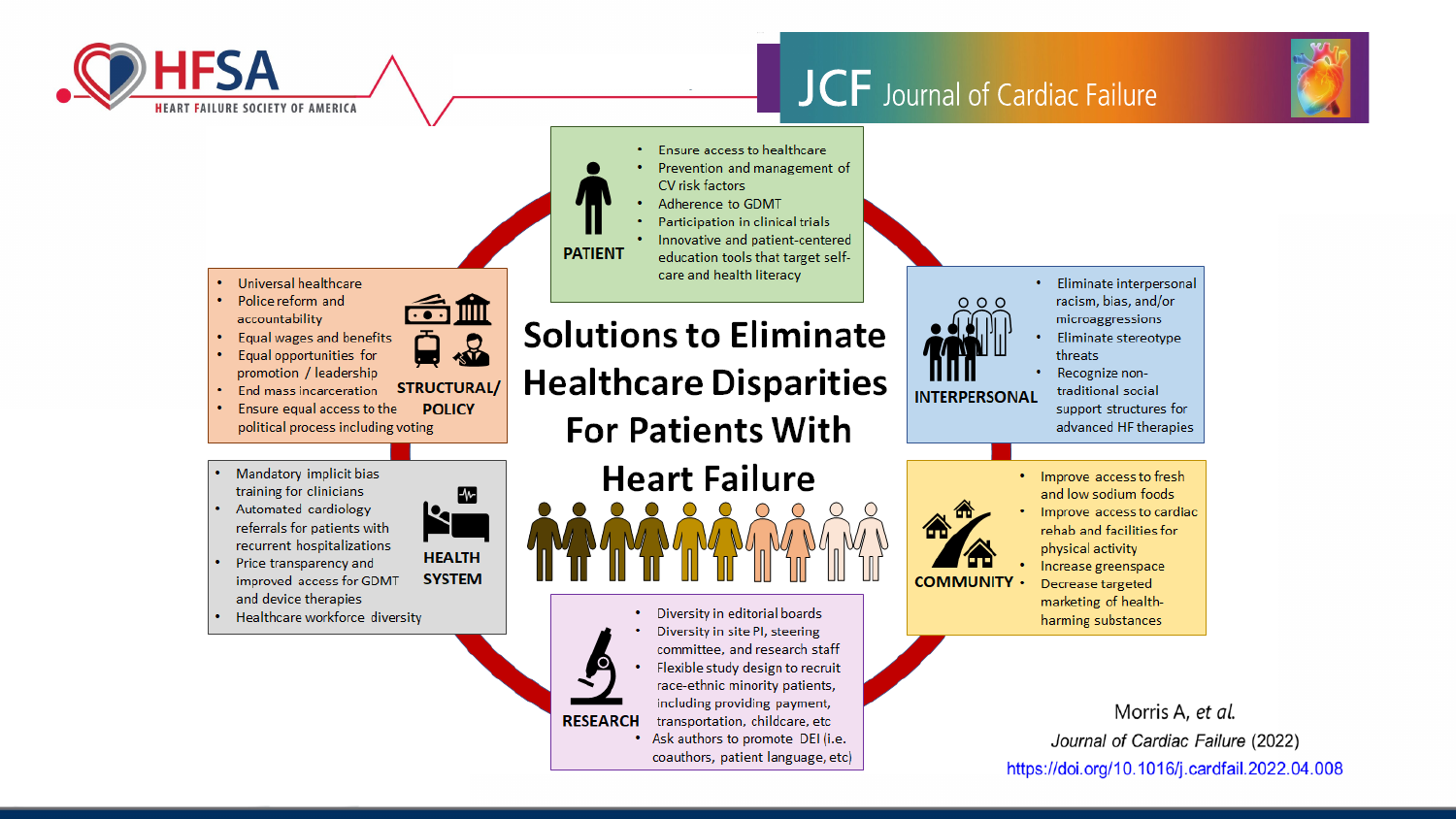





### Solutions to Eliminate Healthcare Disparities for Patients with HF

In order to dismantle healthcare disparities, healthcare societies and systems must expand their current efforts, and prioritize the achievement of health equity through key strategic initiatives. There are several key areas of improvement that can be targeted towards a goal of reducing healthcare disparities in HF.

- Patient
- **Interpersonal**
- **Community**
- Research
- Health Systems
- Structural/Policy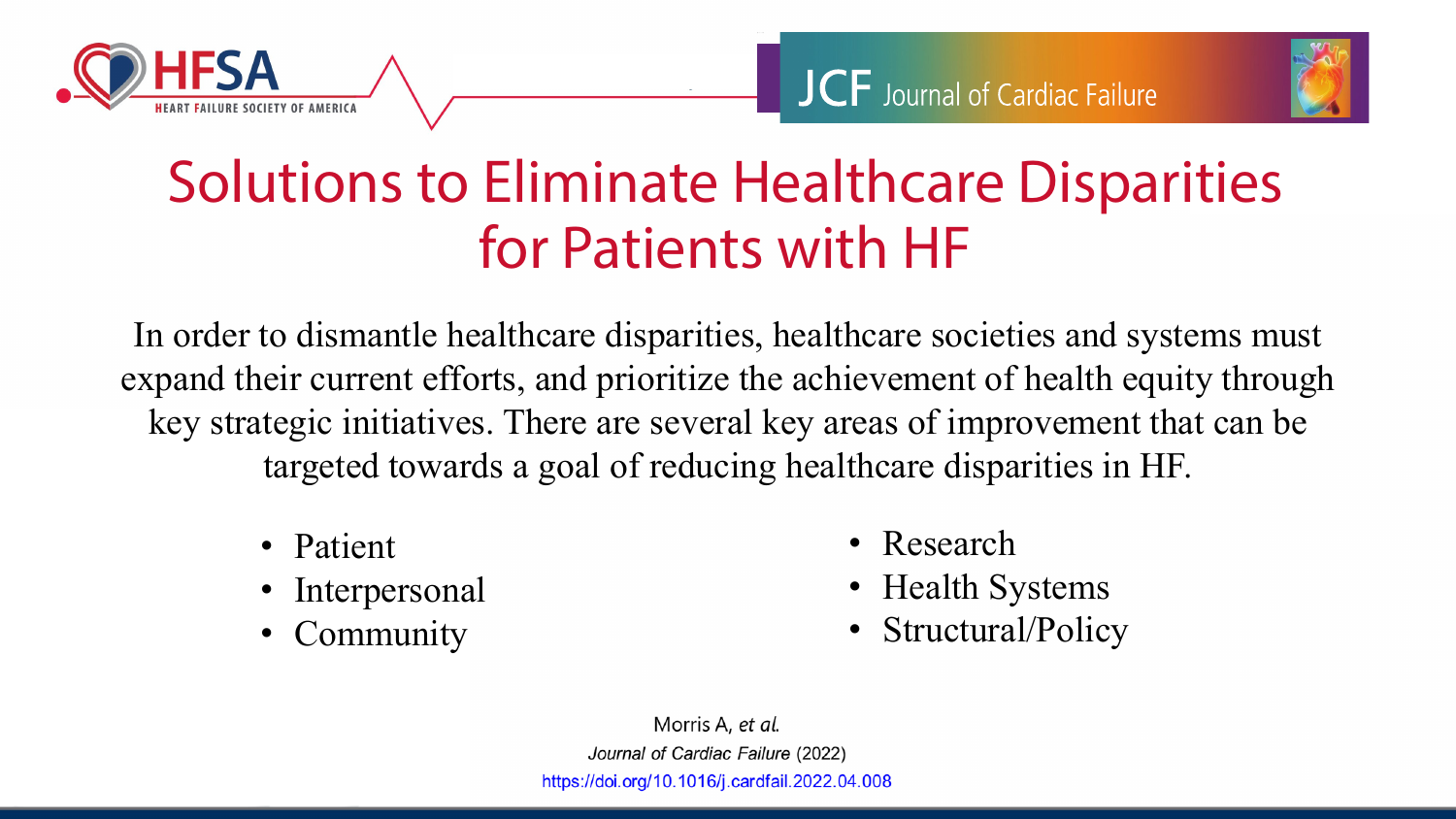





#### Optimizing Care of the Community in Connection with the HF Center



Journal of Cardiac Failure (2022) https://doi.org/10.1016/j.cardfail.2022.04.008